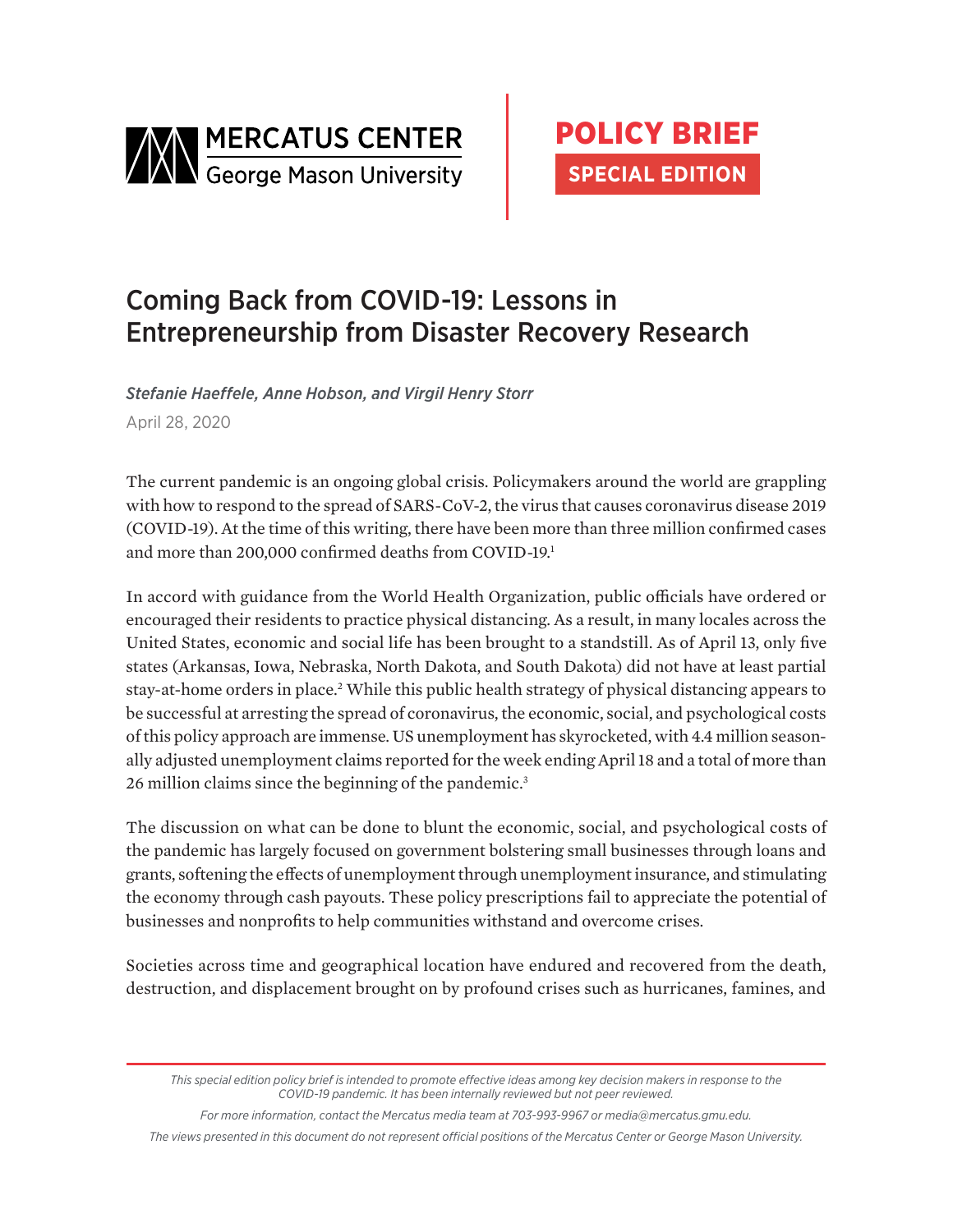war. Our extensive research on community response and recovery after disasters has shown that commercial and social entrepreneurs are *key drivers of disaster response and recovery*.<sup>4</sup> As with those disasters, responding to and recovering from this pandemic will require a multifaceted set of entrepreneurial ideas and solutions and a policy environment that encourages rather than stifles entrepreneurship. Policymakers should give entrepreneurs the space to act in the midst of crises by expanding the notion of "essential" goods and services, suspending or removing regulations that stand in the way of entrepreneurial efforts, and avoiding confusing or conflicting policies.

### **THE CRITICAL NATURE OF ENTREPRENEURSHIP FOR THE COVID-19 RESPONSE**

In uncertain times, entrepreneurs are harbingers of hope, facilitating community recovery and signaling that the rebound is on its way. In times of crisis, our research has shown that commercial and social entrepreneurs fill three important roles: (1) providing needed goods and services; (2) reconnecting or creating new social networks; and (3) signaling that recovery is likely to occur and is in fact on its way.<sup>5</sup> In the midst of the current pandemic, commercial and social entrepreneurs are already performing each of these key functions.

### Providing Needed Goods and Services

In the context of the COVID-19 pandemic, businesses and nonprofits need to find ways to continue to provide their customers with the goods and services they need; to figure out ways to adapt and help others adapt to the challenges associated with maintaining physical distance; and to seek to solve current problems, including the scarcity of medical equipment, personal protective equipment, medications, testing kits, and other essential goods and services.

Local restaurants and stores, for instance, are sourcing needed supplies—such as toilet paper, cleaning products, and staple foods such as eggs—from their wholesale suppliers that consumers can purchase along with more traditional takeout or delivery options.<sup>6</sup> Customers are also turning to local community-supported agriculture cooperatives for fresh produce deliveries.<sup>7</sup> Additionally, local gyms are offering home workout options, with instructors offering group classes over various videoconferencing platforms, and local musicians and artists are teaching lessons online as well as offering live concerts through social media and streaming services.

Medium-size and large businesses are also modifying their manufacturing facilities and supply chains to produce medical and cleaning supplies. Distilleries are now making hand sanitizer,<sup>8</sup> tennis shoe companies are turning their sneakers into face shields for healthcare workers,<sup>9</sup> appliance manufacturers are shifting resources away from producing appliances such as vacuum cleaners toward manufacturing ventilators,<sup>10</sup> and fashion designers are now producing personal protective equipment such as masks and gowns for frontline healthcare workers.<sup>11</sup>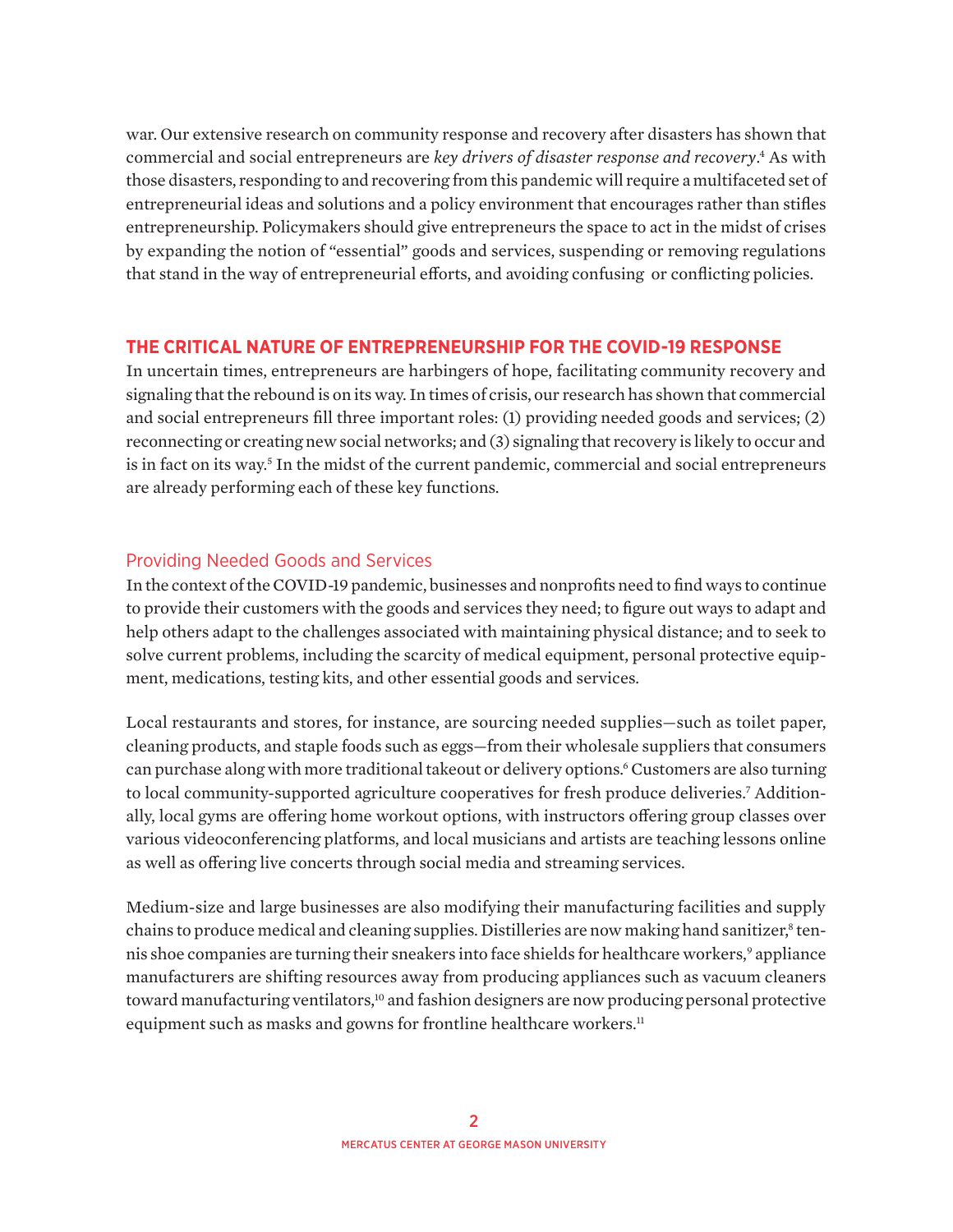#### Reconnecting or Creating New Social Networks

While the practice of physical distancing is limiting people's ability to gather and interact with one another in person, entrepreneurs are finding creative ways to maintain and foster connectedness and community while being physically apart. Such activities can provide a sense of community, opportunities for discussion, and ways to maintain and even grow social ties.

Churches, for instance, are bringing their services online, gyms are offering virtual classes, and colleagues are turning to virtual happy hours to network, share stories, and vent frustrations. Business leaders, celebrities, and individuals are organizing donations of medical supplies, creating fundraising sites for individuals who have lost their jobs, and finding numerous other ways to support and connect with their communities online. In addition to providing virtual concerts, museum tours, and other experiences, artists are also encouraging others to engage with art. Famous cellist Yo-Yo Ma shared his own recordings and started an online campaign to encourage others to share songs of comfort.<sup>12</sup> The professional cycling team Team Ineos hosted a virtual group ride in which the team was joined by more than ten thousand of its fans.<sup>13</sup> Additionally, children are making COVID-19 care packages for the elderly, coordinating mask donations, and posting signs reminding people to practice physical distancing.<sup>14</sup> The various ways in which Americans are fulfilling the needs of their communities are too numerous to list fully.15

These efforts to maintain and increase social connectivity while maintaining physical distance are dependent on technology provided by private companies. Conferences such as the IEEE Conference on Virtual Reality and 3D User Interfaces are experimenting with new ways to facilitate online engagement and leveraging virtual reality to build their community and help participants network and feel connected.16 Social media such as Twitter, Instagram, and TikTok and videoconferencing applications such as Google Meet, Webex, Zoom, and Kudo have proven to be essential during this period. Additionally, several major technology companies such as Cisco (the company behind the web conference service Webex), Google, Facebook, Apple, and Amazon are donating resources to healthcare and educational efforts and expanding free access to their products and customer service programs.17

### Signaling That Recovery Is Likely to Occur

The uncertainty that surrounds crises is profound. Commercial and social entrepreneurs help individuals and groups navigate this uncertainty. For instance, spirits companies are pulling together funds to support local bars and restaurants and their employees.<sup>18</sup> Established nonprofits such as Meals on Wheels, as well as newer organizations such as DC-based chef José Andrés's World Central Kitchen,<sup>19</sup> are ramping up and starting new programs to deliver meals to elderly and poor individuals and, importantly, to children no longer able to eat through school lunch programs. Even when there are confusing signals coming from government officials about how best to respond, entrepreneurs find ways to drive recovery and signal a sense of belonging even in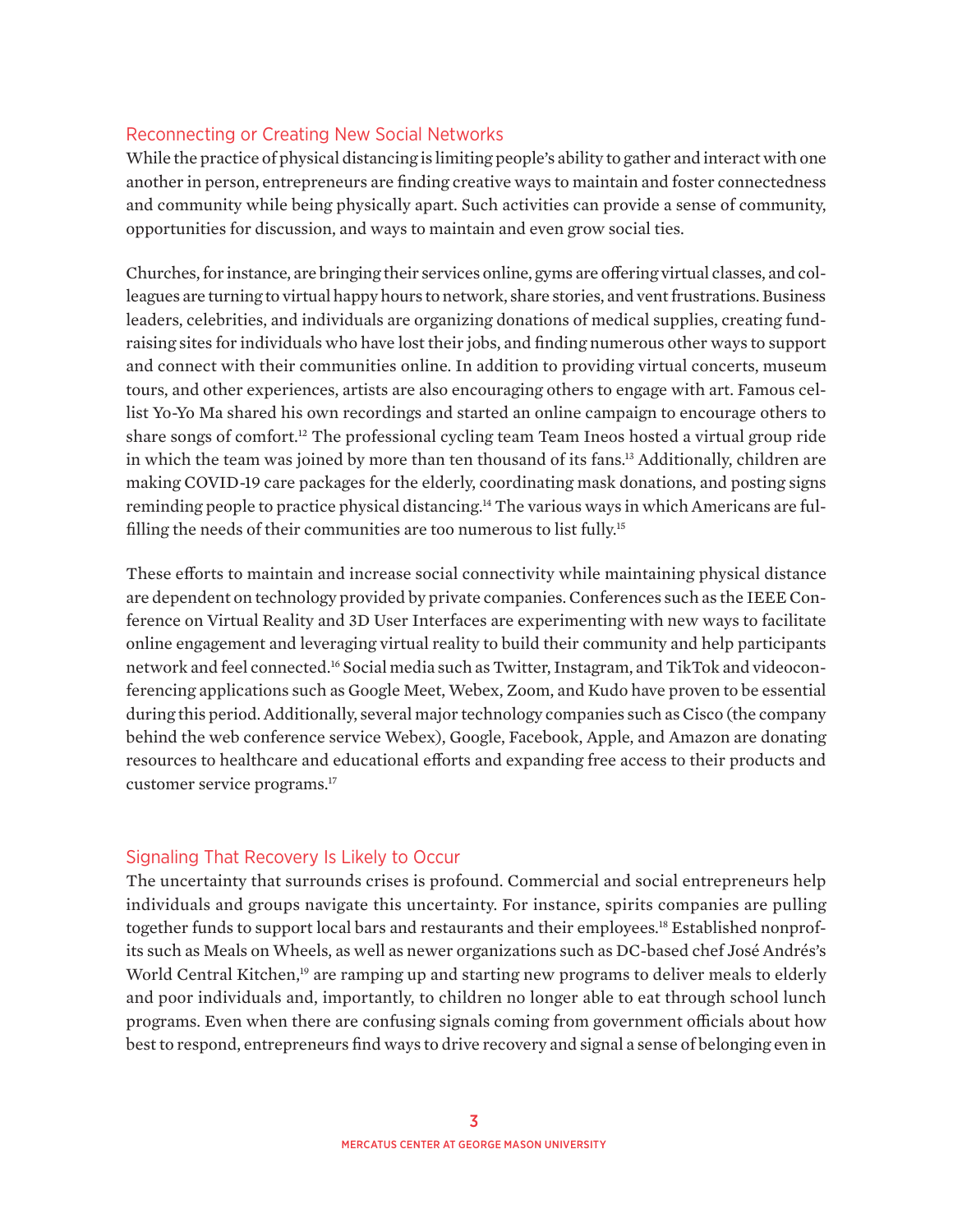the most uncertain and perilous times.<sup>20</sup> Perhaps the most important function that entrepreneurs perform during a crisis is that they can signal a commitment to recovery and a desire to foster long-term sustainability of the communities to which they belong.

Arguably, it will not be the relaxing of stay-at-home orders but the reopening of businesses that will alert Americans of a return to normalcy or to the arrival of a new, post-pandemic normal.

### **GOVERNING ENTREPRENEURSHIP DURING CRISES**

Despite the emphasis on government-led response and recovery efforts, past disasters have shown that governments may fail to adequately understand the extent of the crisis and mobilize resources.<sup>21</sup> It is structurally difficult for bureaucracies to reorganize and deploy national social services to account for quickly changing circumstances.<sup>22</sup> For instance, providing testing and medical supplies, providing seniors and schoolchildren meals in their homes, moving in-person processes online, and coordinating the administration of unemployment claims and stimulus disbursements can be bogged down with politics and red tape and overwhelmed by increased demand.

By contrast, entrepreneurs see these coordination problems as opportunities for change and are more able to adapt to shifting needs and circumstances. In order to facilitate entrepreneurial responses to the COVID-19 pandemic, policymakers must give entrepreneurs the space to experiment with solutions to emerging problems. This means that removing barriers to entrepreneurial activity should be at the top of the policy agenda.

### Recommendation 1: Expand the Notion of "Essential" Goods and Services

Policymakers often exempt "essential" goods and services from the restrictive policies that they have adopted in response to the coronavirus. It is, however, difficult and perhaps impossible to predict which entrepreneurial efforts will be essential as the crisis evolves. Delivery services and videoconferencing technologies, for instance, are proving to be essential services while society is maintaining physical distance. Some current restrictions, however, are making it difficult to purchase furniture and equipment that could better facilitate physical distancing and remote work.23 Further, many companies and industries that may not be vitally important have shifted to producing medical and cleaning supplies crucial to response efforts. A particularly unexpected example is the increased demand in portable bidet attachments in response to widespread toilet paper shortages.24 It is unclear that even just a few months ago people would have considered these services more than mere conveniences. That it is difficult to predict which goods and services will be essential means that policymakers should presume that a business is performing an essential service until proven otherwise and should adjust policies when unlikely operations are revealed to be important.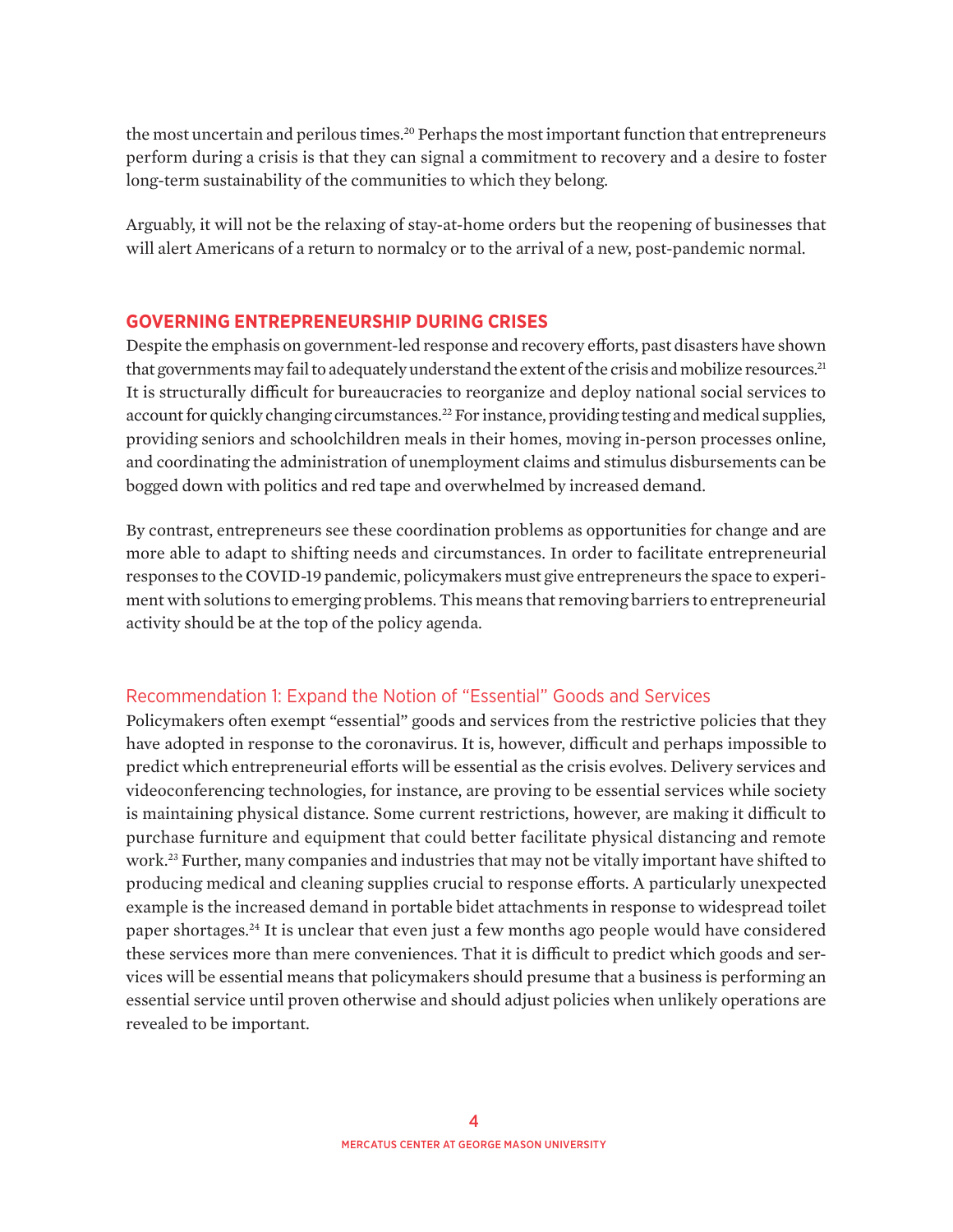## Recommendation 2: Suspend or Eliminate Regulations on and Restrictions of Commercial and Social Entrepreneurship

Many of the regulations on and restrictions of commercial and social entrepreneurship during noncrisis times can prove too costly during and after a crisis. Policymakers should waive licensing fees and licensure requirements and grant out-of-state temporary licenses to make it easier for medical professionals to cross state lines or come out of retirement and for military personnel to administer care to civilians.<sup>25</sup> Relaxing state certificate-of-need laws, expanding scope of practice for physician assistants and nurse practitioners, and removing restrictions on telemedicine will also allow hospitals to increase and improve services.<sup>26</sup> Similarly, delivery services are quickly becoming an essential service for people to receive needed food and supplies. Relaxing regulations on delivery technologies, labor policies, and state food and alcohol restrictions will further enable this industry to respond to the needs of its customers.<sup>27</sup>

## Recommendation 3: Avoid Confusing and Contradictory Policies

Amidst uncertainty, policymakers should focus on reducing the signal noise of confusing and contradictory policies and on setting clear guidelines for entrepreneurial activity.<sup>28</sup> At the federal level, regulatory agencies should provide clear guidelines on what individuals and manufacturers can do to help meet medical supply needs and what labs can do regarding testing, approving, and producing needed medical devices and virus test kits. Some of this guidance is already occurring. The FDA recently allowed commercial manufacturers and private and university labs to produce coronavirus tests and has moved regulatory oversight to the states, rather than continuing to rely on the Centers for Disease Control and Prevention (CDC) as the single source of tests.<sup>29</sup> Furthermore, the CDC recently clarified its guidelines on homemade mask development and use, reversing the earlier suggestion from US health officials that healthy people need not wear masks.<sup>30</sup>

Critically, policymakers should be as clear as possible about when they plan to relax the restrictions that they have imposed in response to the pandemic and the metrics that they will be using to determine their course of action. Policymakers should also be very clear about what they will do and what they will not do. Offering false hope that there will be a return to normalcy sooner than is likely or promising help that is unlikely to be forthcoming can paralyze entrepreneurs or push them to pursue strategies that are ill advised and unsustainable. Entrepreneurs can only plan in an uncertain world if the guideposts they are relying on to help them navigate that uncertainty are consistent and reliable.

### **CONCLUSION**

The research on disaster recovery provides a hopeful lesson as the world lives through and ultimately recovers from the COVID-19 pandemic. Unleashing entrepreneurial action while observing physical distancing practices needed to save lives will provide people with needed goods and services, encourage essential social connections, and signal that recovery is likely to occur.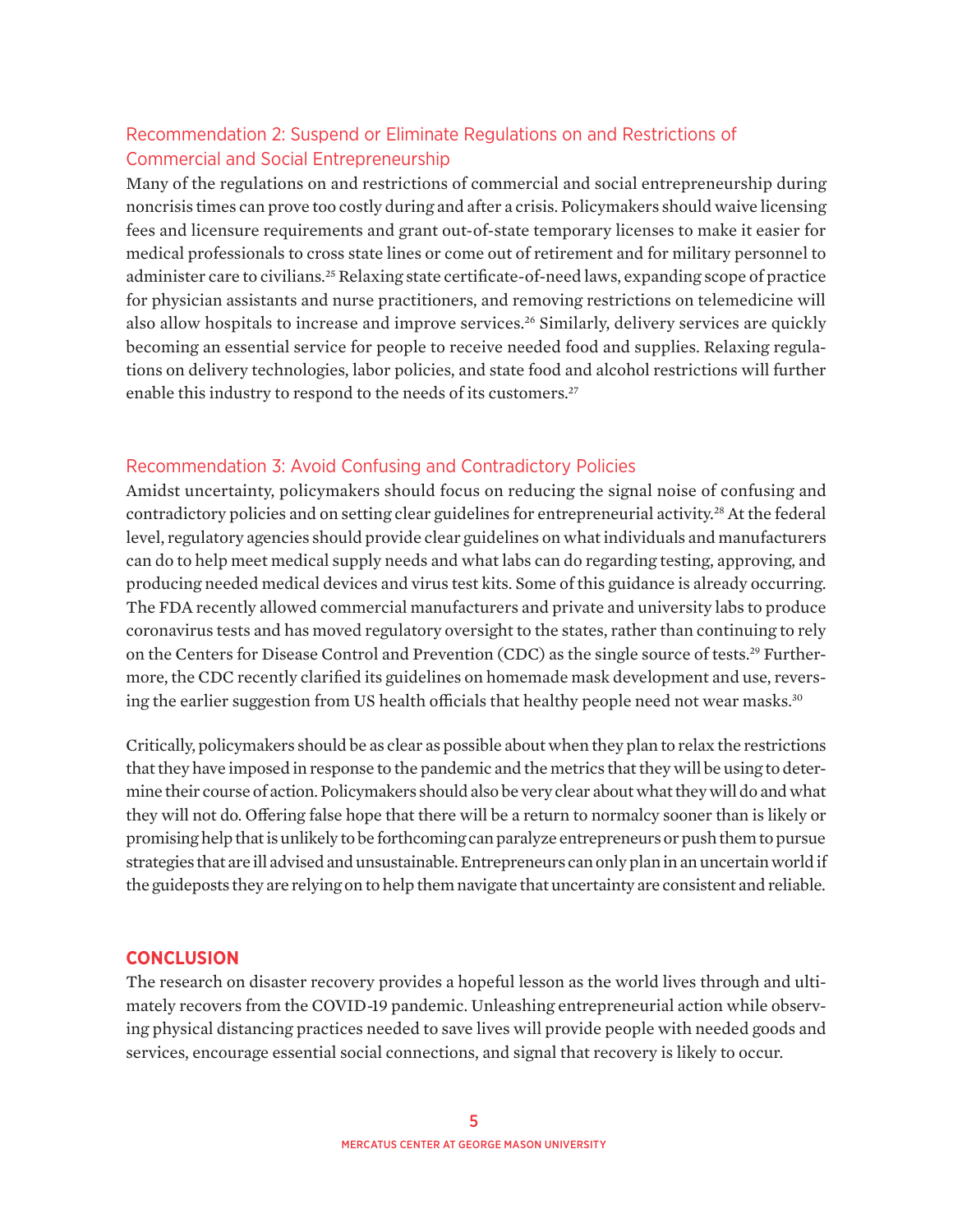#### **ABOUT THE AUTHORS**

Stefanie Haeffele is a senior research fellow, deputy director of Academic and Student Programs, and a senior fellow for the F. A. Hayek Program for Advanced Study in Philosophy, Politics, and Economics at the Mercatus Center at George Mason University. She is an alumna of the Mercatus Center MA Fellowship program. Haeffele earned her PhD in economics at George Mason University in 2016. After receiving an MA in economics at George Mason University in 2010, she completed a Presidential Management Fellowship where she worked in emergency and disaster management at both the Federal Emergency Management Agency and the US Forest Service. She earned a BBA in economics and finance from the University of North Alabama in 2007.

Anne Hobson is a program manager for Academic and Student Programs at the Mercatus Center at George Mason University. Previously, she was a technology policy fellow at the R Street Institute and a 2017–2019 Internet Law and Policy Foundry fellow. Before that, she was a public policy associate at Facebook. Hobson is currently pursuing a PhD in economics from George Mason University and is an alum of the Mercatus Center MA Fellowship program at George Mason University. She received her BA in international studies from Johns Hopkins University.

Virgil Henry Storr is the vice president of Academic and Student Programs and the Don C. Lavoie Senior Fellow with the F. A. Hayek Program for Advanced Study in Philosophy, Politics, and Economics at the Mercatus Center at George Mason University. He is also an associate professor of economics at George Mason University. Storr received his PhD in economics from George Mason University and his BA from Beloit College. While pursuing his doctorate, Storr was also a Mercatus Center PhD Fellow.

#### **NOTES**

- 1. John Hopkins University & Medicine, "COVID-19 Dashboard by the Center for Systems Science and Engineering (CSSE) at Johns Hopkins University (JHU)," accessed April 28, 2020[, https://coronavirus.jhu.edu/map.html.](https://coronavirus.jhu.edu/map.html)
- 2. Several states, such as Georgia and Ohio, have announced plans to relax their stay-at-home orders.
- 3. US Department of Labor, "Unemployment Insurance Weekly Claims," news release, April 23, 2020, [https://www.dol](https://www.dol.gov/ui/data.pdf) [.gov/ui/data.pdf.](https://www.dol.gov/ui/data.pdf)
- 4. For a list of research from the Mercatus Center Gulf Coast Recovery Project, see Peter J. Boettke, "Mercatus Disaster Recovery Research," August 20, 2015[, https://ppe.mercatus.org/expert\\_commentary/mercatus-disaster-recovery](https://ppe.mercatus.org/expert_commentary/mercatus-disaster-recovery-research) [-research.](https://ppe.mercatus.org/expert_commentary/mercatus-disaster-recovery-research) For further research on Hurriances Katrina and Sandy, see "Community Revival in the Wake of Disaster: Related Research," accessed April 28, 2020, [http://www.communityrevival.us/research.](http://www.communityrevival.us/research)
- 5. Virgil Henry Storr, Stefanie Haeffele-Balch, and Laura E. Grube, *Community Revival in the Wake of Disaster* (New York: Palgrave Macmillan, 2015).
- 6. Renatta Signorini, "Entrepreneurs Fill Shopping Void in Wake of Pandemic," *TribLive*, March 25, 2020.
- 7. Tove Danovich, "Is This the Start of a CSA Boom?," *Eater*, April 2, 2020.
- 8. Mike Pomranz, "How the Spirits Industry Is Helping Out during the COVID-19 Pandemic," *Food & Wine*, April 15, 2020.